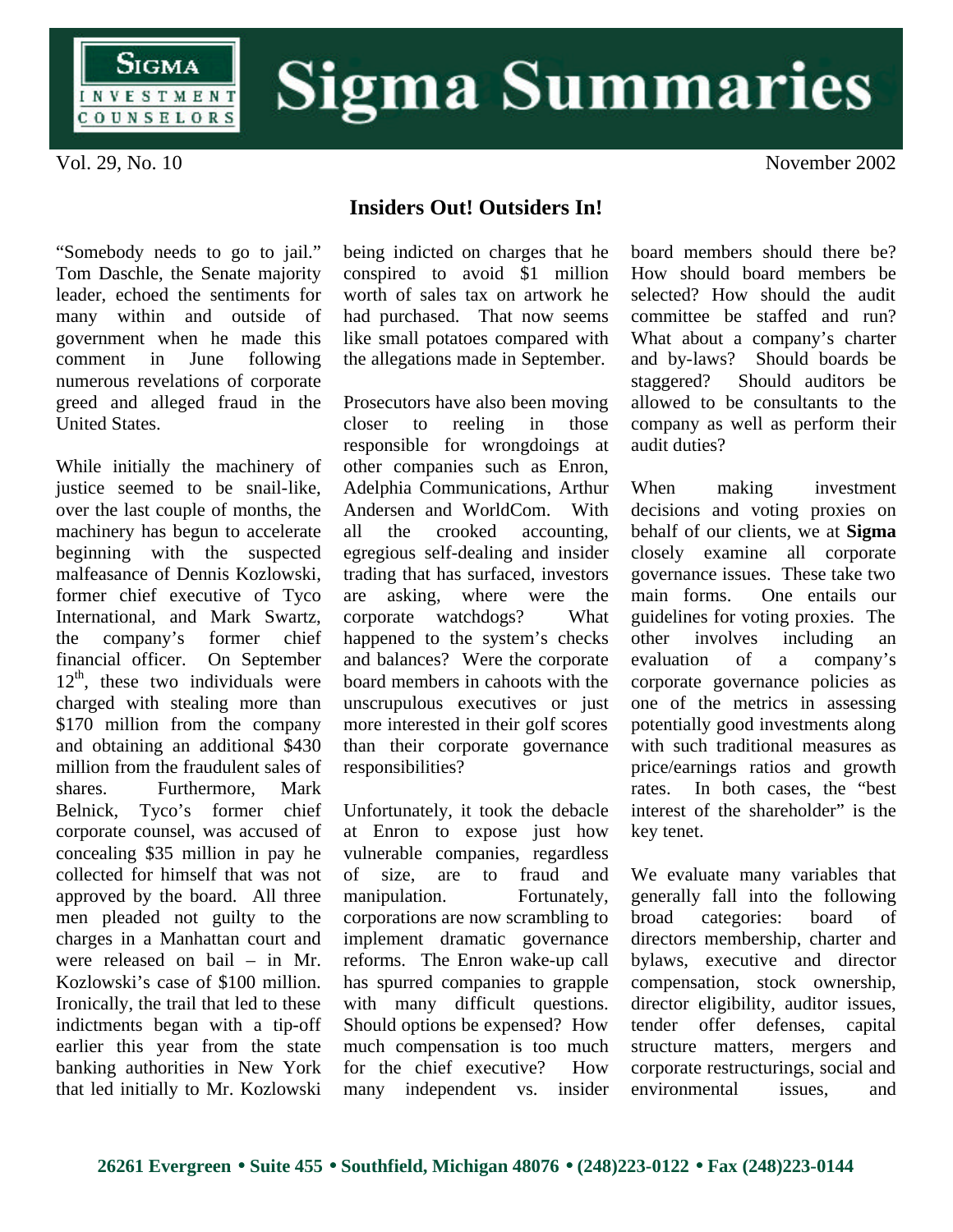qualitative factors such as succession planning. Following are some of the major factors reviewed.

Large insider ownership is considered a big plus. Since managers are stewards of shareholder capital, what better way is there to align managers with the interests of shareholders than for them to be large owners themselves? This is not to be confused with the issuance of stock options. **Sigma** would attribute a low score to companies that issue a disproportionately large number of options to executives, board members and employees. As a rule of thumb, options representing any more than 10% of shares outstanding are considered excessive. An exception to this rule is companies or industries in the early stages of development where cash is not available to offer competitive compensation programs to attract talented people.

Some pundits, notably the U. K and Berkshire Hathaway CEO, Warren Buffet, are opposed to options in principle for directors, executives, or employees. Warren Buffet aspires to having performance be the basis for compensation. Performance, in turn, should be measured by profitability after profits are reduced by a charge for the capital employed in the relevant business or earnings retained by it. His concern with stock options is they are often irrevocable, unconditional, and can benefit managers without regard to their individual performance. While we believe Mr. Buffet's argument is valid, as long as the imputed value of options at the time of grant is included in the calculation of the total compensation and the value of that package is fair and reasonable, an option component can make sense. Obviously, we know that many of these packages have been egregious and, indeed, in some cases, obscene. But the culprit can be the cash compensation component just as often as the option program.

In our opinion, the majority of board members should be independent. There should be no financial ties between board members and the companies they serve. Independence is particularly important for members on the executive compensation, audit, nominating, and corporate governance committees. Nonmanagement directors should meet at regularly scheduled sessions without management. Directors and managers should be personally liable for negligence or more serious violations of their fiduciary obligations. We endorse the idea that at least a portion of the compensation of directors should be paid in the form of stock rather than cash. Directors' interests need to be aligned with shareholders' just like managers'.

Companies should have and disclose corporate governance guidelines, which should include director quality standards, responsibilities, access to management, compensation, orientation and continuing education, as well as management succession. and annual performance evaluation of the board. Also, companies should have and disclose a code of business conduct and ethics for directors, officers, and employees and disclose any unethical incidences.

In addition, we prefer that auditors not do any consulting or non-audit work for the companies they audit. We disapprove of staggered boards for which a few directors are elected each year. By having the whole slate of directors up for election each year, dissident shareholders can more easily rid companies of directors not acting in shareholders' best interests. Further, companies should not have takeover defenses so stringent that a takeover is virtually impossible.

While proxy votes related to mergers and acquisitions are considered on a case-by-case basis taking into account the anticipated financial and operating benefits and offering price, we are increasingly mindful of the very high percentage of mergers and acquisitions that have been ill conceived or overpriced. Recently, such companies as Comerica, Cisco and AOL/Time Warner have had to take very large impairment charges indicating significant overpayment of recent acquisitions. Companies that have a history of successfully acquiring and absorbing acquisitions, particularly if they are small